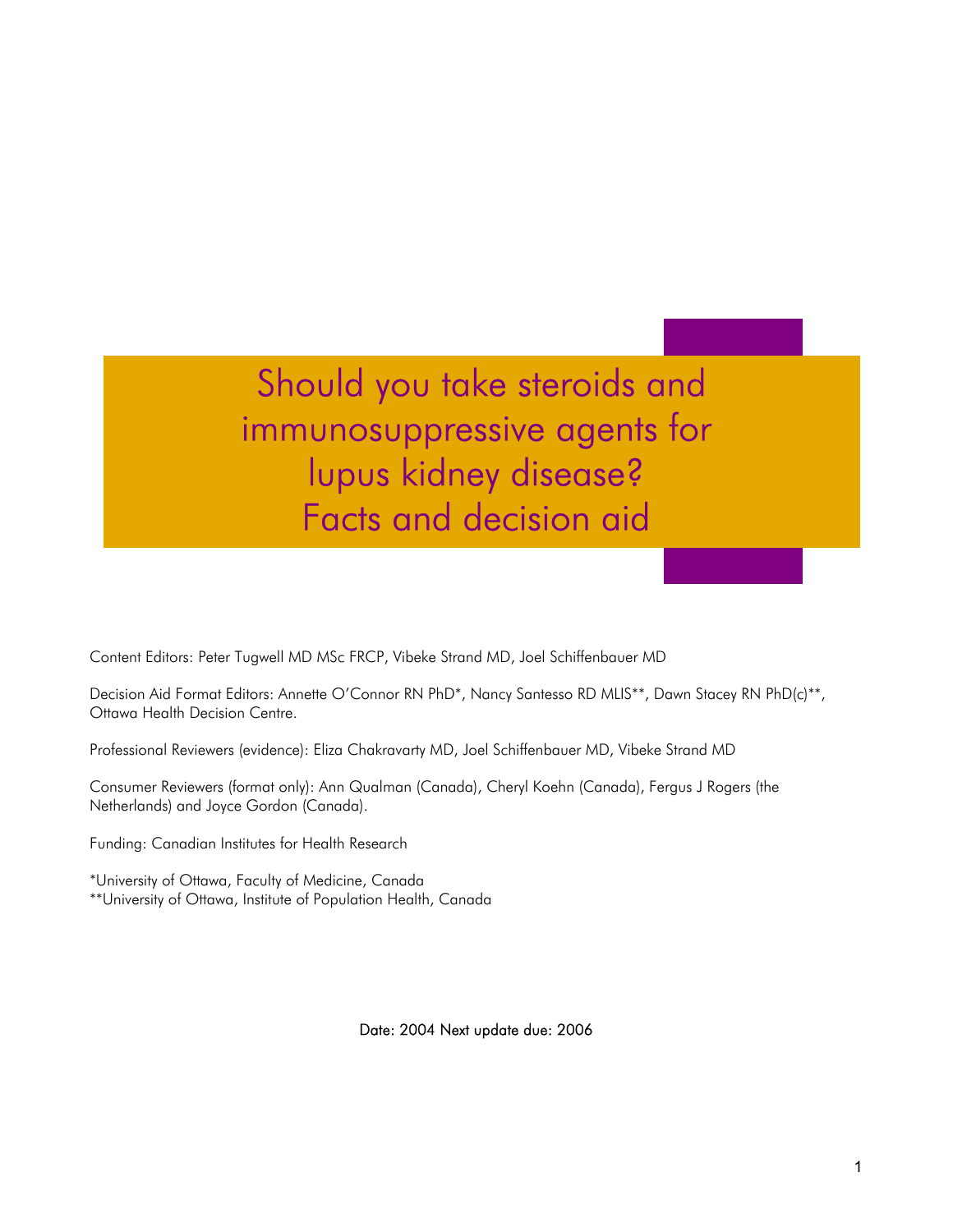## What is lupus kidney disease?

SLE (systemic lupus erythematosus) or, simply "lupus", is a group of diseases in which the body's immune system does not work right. In a healthy person, the body's immune system fights or attacks germs but with lupus the body starts to attack itself. Lupus can cause swelling, pain and damage to many organs of the body such as the skin, heart, lungs, brain and kidneys. When people with lupus have kidney problems or kidney disease, it is called SLE nephritis or lupus kidney disease.

Lupus usually happens in cycles, where there are times when you have pain and illness or times when you have little or no pain and illness (remission). If the swelling is not treated, it can cause damage that does not go away. In lupus kidney disease, pain and swelling in the kidney can cause long-term damage that can lead to:

- 
- a need for dialysis or kidney transplant death death
- swollen feet and legs kidneys stop working
	-

#### What can you do on your own to manage your disease?

 $\triangledown$  Be active  $\triangledown$  Avoid alcohol  $\triangledown$  Relax



### What treatments are used for lupus kidney disease?

Three kinds of treatment may be used alone or together. The common (generic) names are shown below.

- 1*. Oral or IV corticosteroids*
- Prednisone Prednisolone Prednisolone Methylprednisolone
- 2*. Immunosuppressive agents (cytotoxics)*
- Azathioprine Cyclophosphamide • Mycophenolate mofetil
- 

- 3. *Alternative therapies*
- Ciclosporin IV immunoglobulins

### What about other treatments you may have heard about?

There is not enough evidence about the effects of some treatments. Other treatments may not work. For example:

- Plasmapheresis (may not work) LJP 394 (needs more research)
	-
- Dehydroepiandrosterone (DHEA) (needs more research)

## What are your choices? How can you decide?

Treatment for your disease will depend on your condition and your doctor's advice. You need to know the good points (pros) and the bad points (cons) about a treatment before you can decide.

This guide can help you if your doctor recommends treatment of steroids and immunosuppressive agents.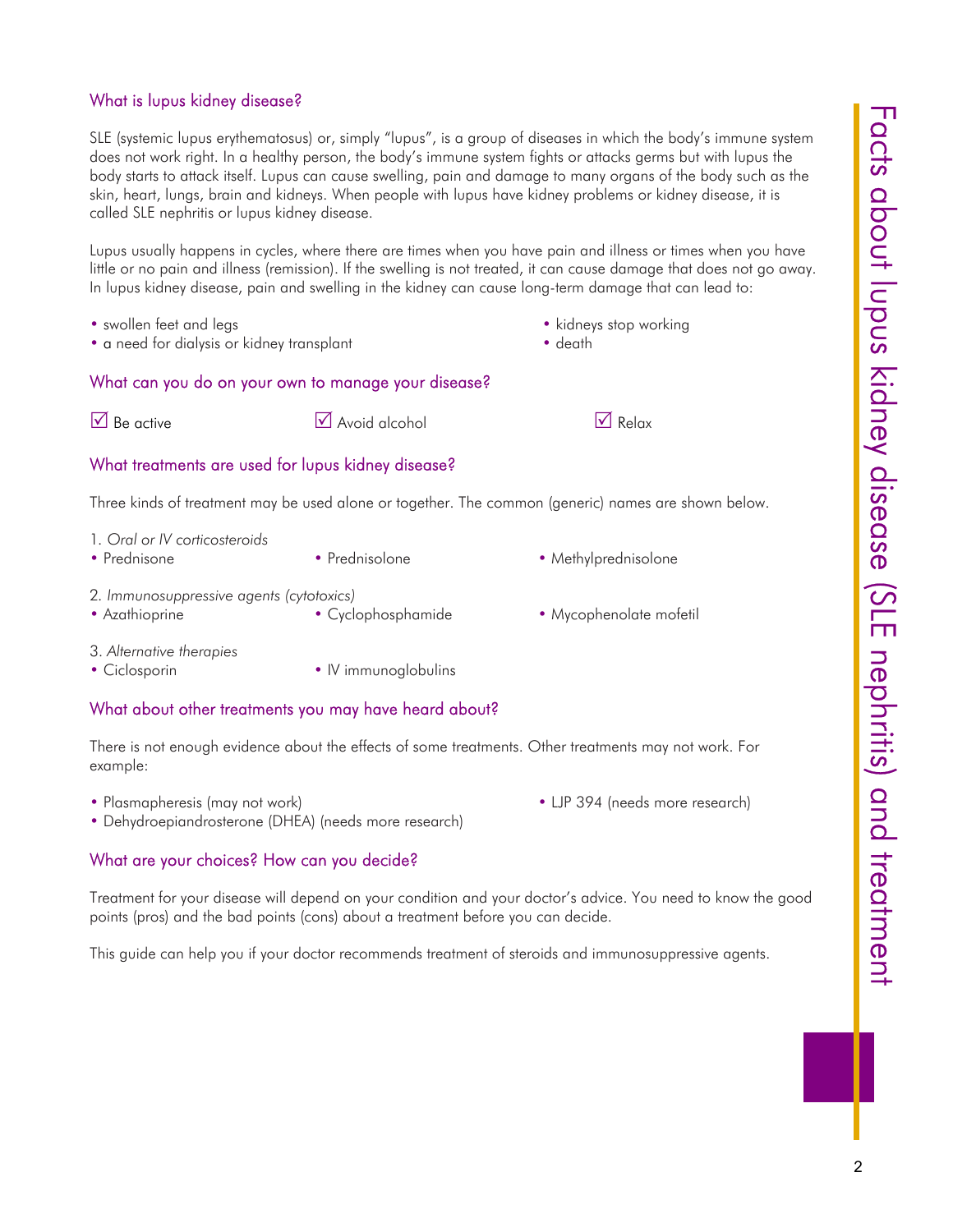## Step 1: Be clear about the choice

What are the options?

Should you take steroids and immunosuppressive agents?

### When does this choice have to be made? Check  $\boxtimes$  one

 $\Box$  Within days  $\Box$  Within weeks  $\Box$  Within months

## How far along are you with a choice? Check  $\Box$  one

- $\Box$  You are close to making a choice  $\Box$  You have made a choice
- $\Box$  You have not thought about it yet  $\Box$  You are thinking about the choices

## Step 2: Think about the pros and cons of the options What does the research show?

Blocks of 100 faces show the 'best guess' for what happens to 100 people with lupus kidney disease (systemic lupus erythematosus nephritis) if they try a steroid alone, an immunosuppressive agent alone, or a combination of the two for 1 year. Each face  $\oplus$  stands for one person.

| With a steroid<br>(methylprednisone)                                                                                                      | With an immunosuppressive<br>agent (clyclophosphamide)                                                                                 | With a combination<br>(methylprednisone AND<br>clycophosphamide)                                                                       |
|-------------------------------------------------------------------------------------------------------------------------------------------|----------------------------------------------------------------------------------------------------------------------------------------|----------------------------------------------------------------------------------------------------------------------------------------|
| 000000000000000000                                                                                                                        | 000000000000000000                                                                                                                     | 000000000000000000                                                                                                                     |
| 000000000000000000                                                                                                                        | 000000000000000000                                                                                                                     | 000000000000000000                                                                                                                     |
| 000000000000000000                                                                                                                        | 000000000000000000                                                                                                                     | 000000000000000000                                                                                                                     |
| 000000000000000000                                                                                                                        | 000000000000000000                                                                                                                     | 000000000000000000                                                                                                                     |
| @@@@@@@@@@@@@@@@@                                                                                                                         | 0000000000000000000                                                                                                                    | 000000000000000000                                                                                                                     |
| 37 people may have improved                                                                                                               | 70 people may have improved                                                                                                            | 89 people may have improved                                                                                                            |
| kidney function (26 of them had                                                                                                           | kidney function (48 of them had                                                                                                        | kidney function (61 of them had                                                                                                        |
| periods of little or no swelling in                                                                                                       | periods of little or no swelling in                                                                                                    | periods of little or no swelling in                                                                                                    |
| the kidneys - they went into renal                                                                                                        | the kidneys - they went into renal                                                                                                     | the kidneys - they went into renal                                                                                                     |
| remission)                                                                                                                                | remission)                                                                                                                             | remission)                                                                                                                             |
| 63 people may not have                                                                                                                    | 30 people may not have                                                                                                                 | 11 people may not have                                                                                                                 |
| improvement in kidney function                                                                                                            | improvement in kidney function                                                                                                         | improvement in kidney function                                                                                                         |
| <del>0000000</del> 00000000000                                                                                                            | 000000000000000000                                                                                                                     | 000000000000000000                                                                                                                     |
| @@@@@@@@@@@@@@@@@                                                                                                                         | 00000000000000000000                                                                                                                   | 00000000000000000000                                                                                                                   |
| @@@@@@@@@@@@@@@@@                                                                                                                         | <b>@</b> @@@@@@@@@@@@@@@@                                                                                                              | <b>@@@</b> @@@@@@@@@@@@@@                                                                                                              |
| 000000000000000000                                                                                                                        | 000000000000000000                                                                                                                     | 000000000000000000                                                                                                                     |
| 000000000000000000                                                                                                                        | 000000000000000000                                                                                                                     | 000000000000000000                                                                                                                     |
| <b>93</b> have no side effects                                                                                                            | 59 have no side effects                                                                                                                | 57 have no side effects                                                                                                                |
| may have side effects such as<br>7.<br>serious infections, hair loss, sore<br>bladder, blood in urine, bone<br>loss, death of bone tissue | 41 may have side effects such as<br>serious infections, hair loss, sore<br>bladder, blood in urine, bone<br>loss, death of bone tissue | 43 may have side effects such as<br>serious infections, hair loss, sore<br>bladder, blood in urine, bone<br>loss, death of bone tissue |

\*\*\*\* Ribbons show the strength of results from research studies.

 $\spadesuit$  Platinum: Research results from a well done review of 2 or more randomised controlled studies. Each study was well done and had at least 100 people in it.

- A Gold: Research results from at least one well done randomised controlled study that had at least 100 people in it.
- $\blacksquare$  Silver: Research results from studies that were not as strong. There may have been too few people in the study or the study was not well done.
- Bronze Expert views and experiences, or cases of what happened to someone taking a treatment.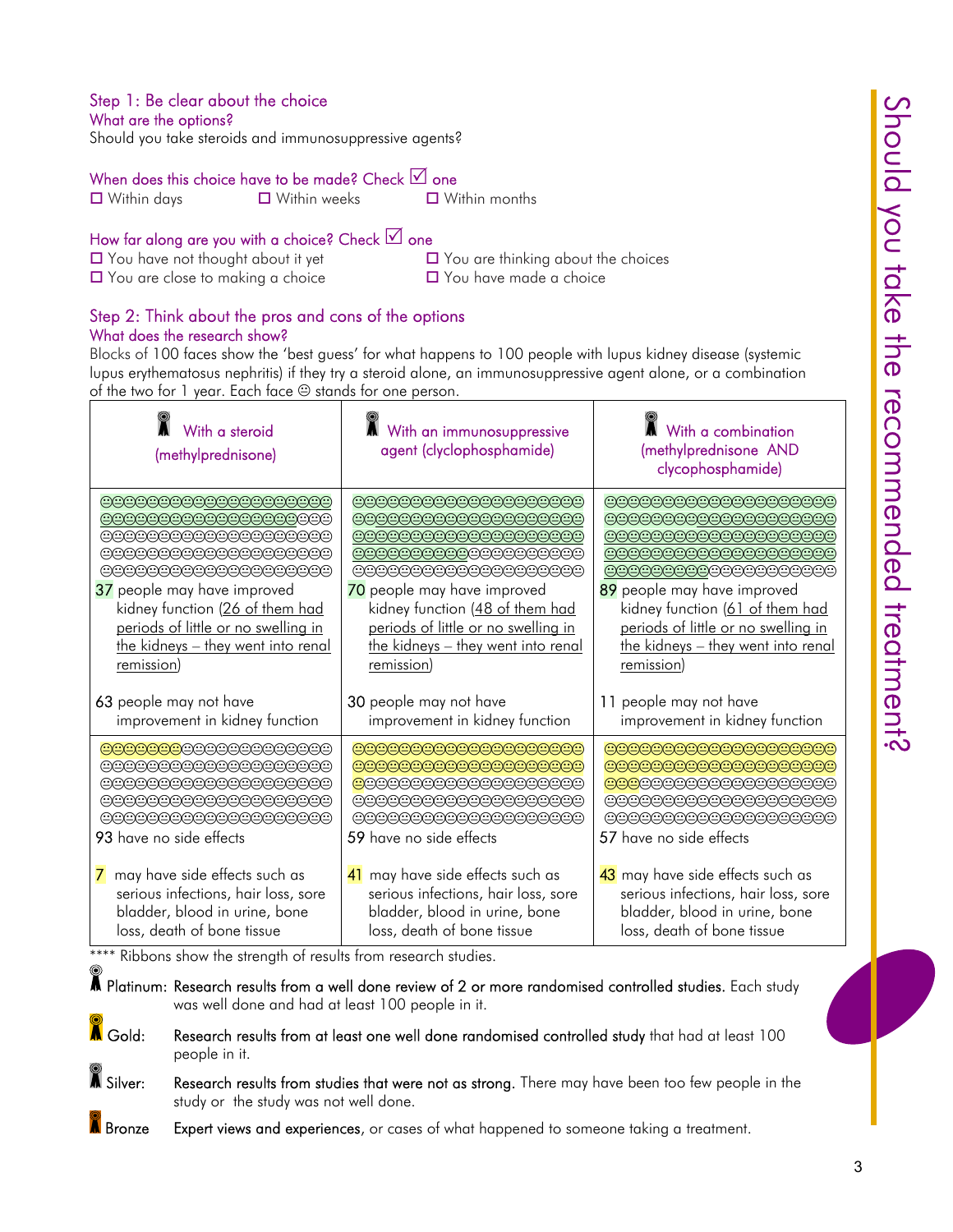#### What do you think of the pros and cons of cyclosphosphamide plus steroids?

The information below is from two reviews and 2 studies that tested steroids and immunosuppressive agents in people with lupus kidney disease (systemic lupus erythematosus nephritis). These studies lasted up to 10 weeks to 11 years.

1. Review the common pros and cons.

2. Add any other pros and cons that matter to you.

3. Show how much each pro and con matters to you. Circle one (\*) star if it matters a little to you and up to five (\*\*\*\*\*) stars if it matters a lot to you.

| PROS AND CONS OF STEROIDS AND IMMUNOSUPPRESSIVE AGENTS                                                             |                                       |  |                                                                                                                    |  |                            |         |  |  |
|--------------------------------------------------------------------------------------------------------------------|---------------------------------------|--|--------------------------------------------------------------------------------------------------------------------|--|----------------------------|---------|--|--|
| <b>PROS</b>                                                                                                        | How much<br>does it matter<br>to you? |  | <b>CONS</b>                                                                                                        |  | How much<br>does it matter | to you? |  |  |
| Less likely to develop kidney<br>failure or die from kidney<br>disease                                             |                                       |  | Side effects: severe infections,<br>hair loss, sore bladder, blood in<br>urine, bone loss, death of bone<br>tissue |  |                            |         |  |  |
| Improves kidney function                                                                                           |                                       |  | Long term harms: diabetes,<br>early menopause, bladder<br>tumours, other cancers and death                         |  |                            |         |  |  |
| Improves symptoms, such as<br>rashes, fever, arthritis,<br>mouth sores, and swelling<br>around the lungs and heart |                                       |  | Extra clinic visits and blood<br>tests needed                                                                      |  |                            |         |  |  |
| Lowers the chances of<br>needing kidney dialysis or<br>kidney transplantation                                      |                                       |  | Personal cost of medicine                                                                                          |  |                            |         |  |  |
| Other pros:                                                                                                        |                                       |  | Other cons:                                                                                                        |  |                            |         |  |  |

#### What do you think about taking cyclophosphamide plus steroids? Check  $\boxtimes$  one

 $\blacksquare$  . The contract of  $\blacksquare$  . The contract of  $\blacksquare$ You are willing to take this treatment Pros matter more to you than the Cons

Unsure You are not willing to take this treatment Cons matter more to you than the Pros

Step 3: What role do you want to have in choosing your treatment? Check  $\Box$  one

 $\Box$  You prefer to choose on your own after listening to the opinions of others.

 $\Box$  You prefer to share the choice with:

 $\Box$  You prefer someone else to choose for you, namely: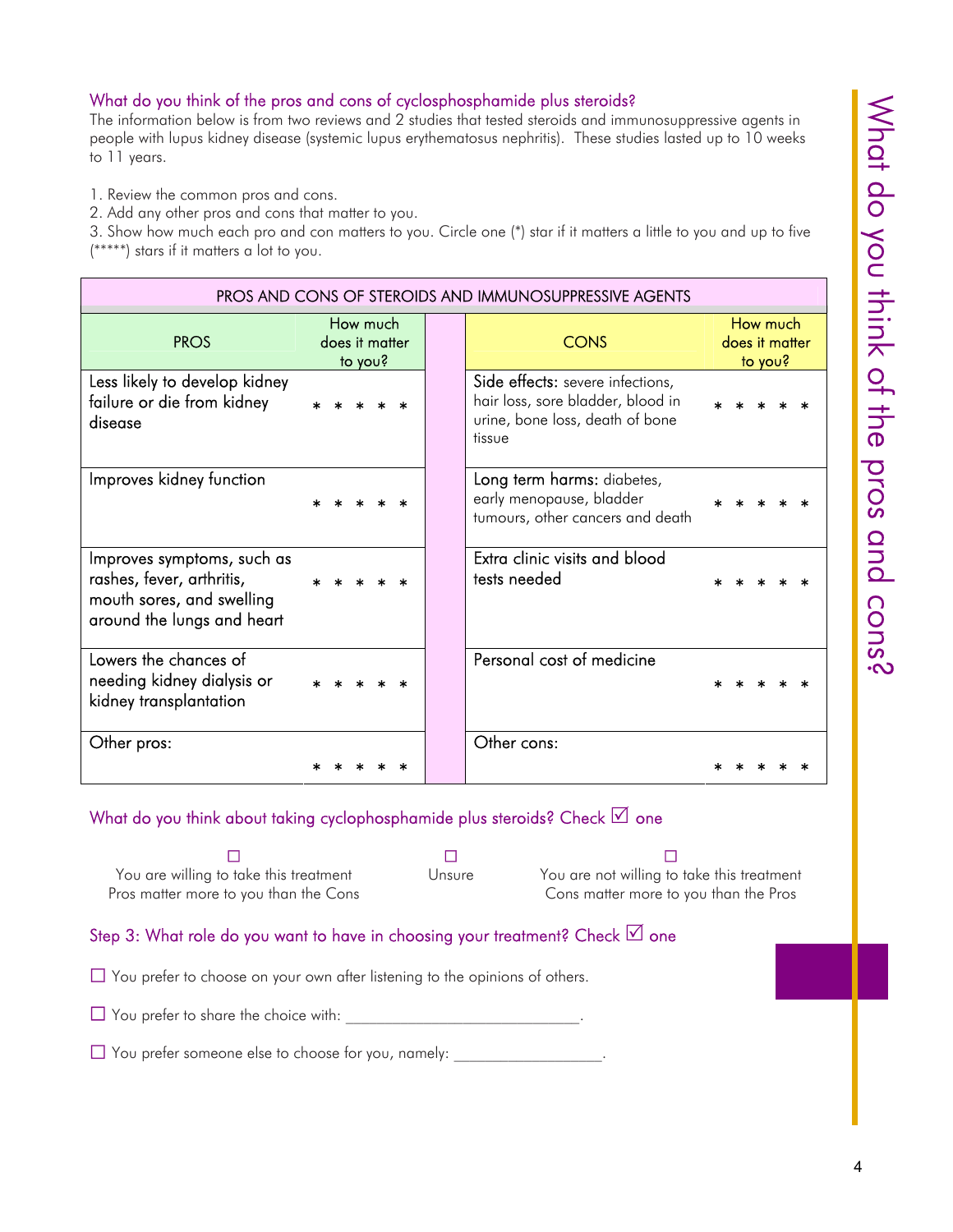| Facts         | Do you know which options you have?                                                                                      | $\Box$ Yes               | $\Box$ No              |
|---------------|--------------------------------------------------------------------------------------------------------------------------|--------------------------|------------------------|
|               | Do you know both the good and bad points of each<br>option?                                                              | $\Box$ Yes               | $\Box$ No              |
|               | Are you clear about which good and bad points matter                                                                     |                          |                        |
| <b>Values</b> | most to you?                                                                                                             | $\Box$ Yes               | $\Box$ No              |
| Support       | Do you have enough support and advice from others to<br>make a choice?<br>Are you choosing without pressure from others? | $\Box$ Yes<br>$\Box$ Yes | $\Box$ No<br>$\Box$ No |
| Certainty     | Do you feel sure about the best choice for you?                                                                          | $\Box$ Yes               | $\Box$ No              |

## Step 4: Find out what else you need to help you make the choice

*If you answered "No" to many of these questions, you should talk to your doctor.*

#### Step 5: Plan the next steps What do you need to do before you make this choice?

For example – talk to your doctor, read more about this treatment and other treatments.

#### Step 6: Share your answers on this form with your doctor

It will help your doctor understand what you think about this treatment.

Next Steps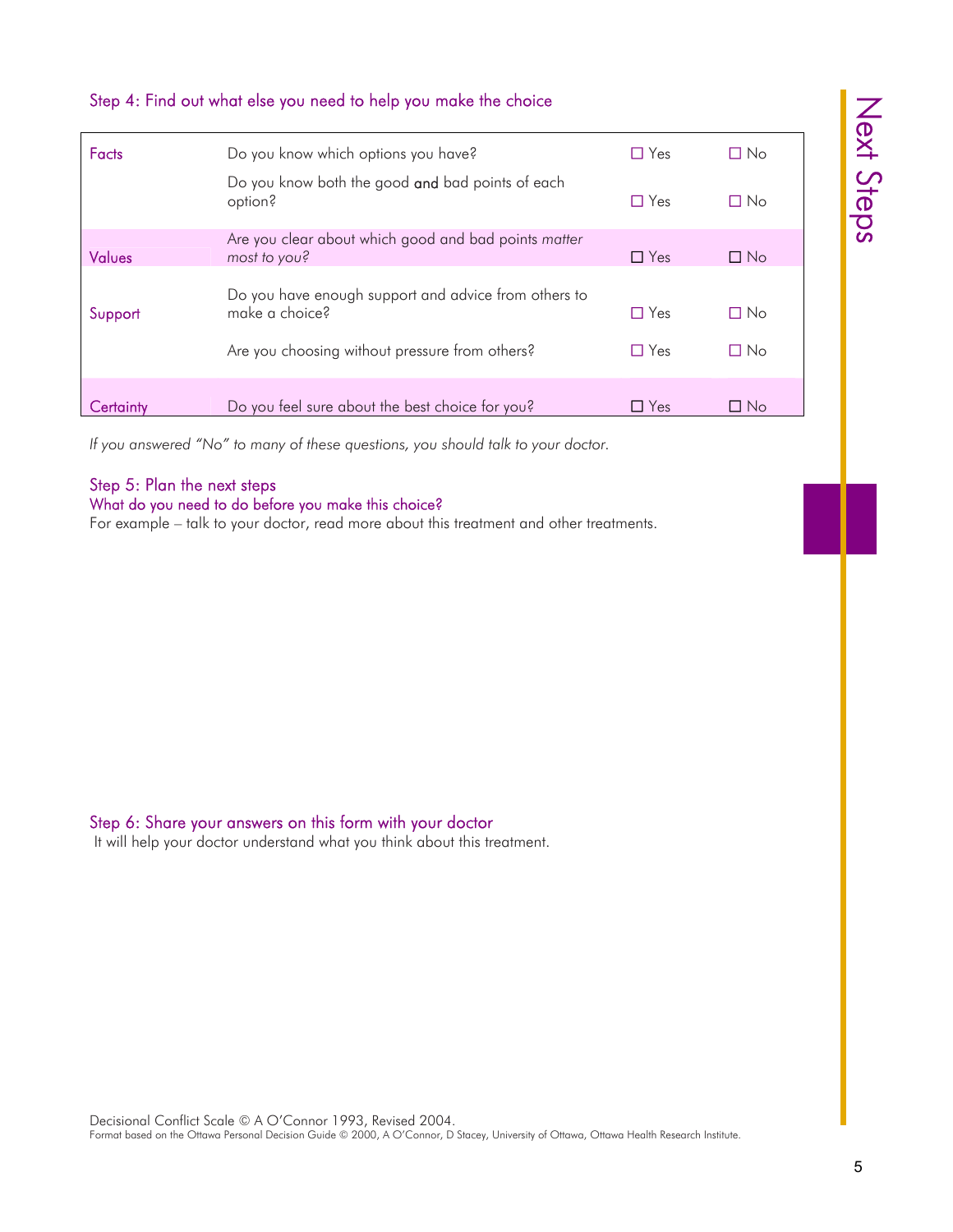# Appendix A: Key Words are Defined

SLE (systemic lupus erythematosus) or, simply "lupus", is a group of diseases in which the body's immune system does not work right. In a healthy person, the body's immune system fights or attacks germs but with lupus the body starts to attack itself. Lupus can cause swelling, pain and damage to many organs of the body such as the skin, heart, lungs, brain and kidneys. When people with lupus have kidney problems or kidney disease, it is called SLE nephritis.

Lupus usually occurs in cycles, where there are periods of pain and illness or periods of little or no pain and illness. If the swelling is not treated, it can cause permanent damage. In lupus kidney disease, pain and swelling in the kidney can cause permanent damage to the kidney that can lead to:

- swollen feet and legs (water retention) kidneys stop working
- need for dialysis or kidney transplant death death
- -

Dialysis: Healthy kidneys clean out toxic matter from the body into the urine. When kidneys are not healthy, the toxic matter may not be cleaned out, but build up in the body and cause problems. To get the toxins out, dialysis can be used. A person can be hooked up to a machine that slowly pulls blood out of the body , cleans it and then puts it back into the body. This can take a few hours to do. Or, a person may be given special fluids into their blood, which absorb the toxins and then are drained out. Dialysis could be done every day or a few days a week.

Pain varies from person to person. When it is severe, it can limit your daily routines at home and at work. Also, it can get in the way of how you feel about your well-being.